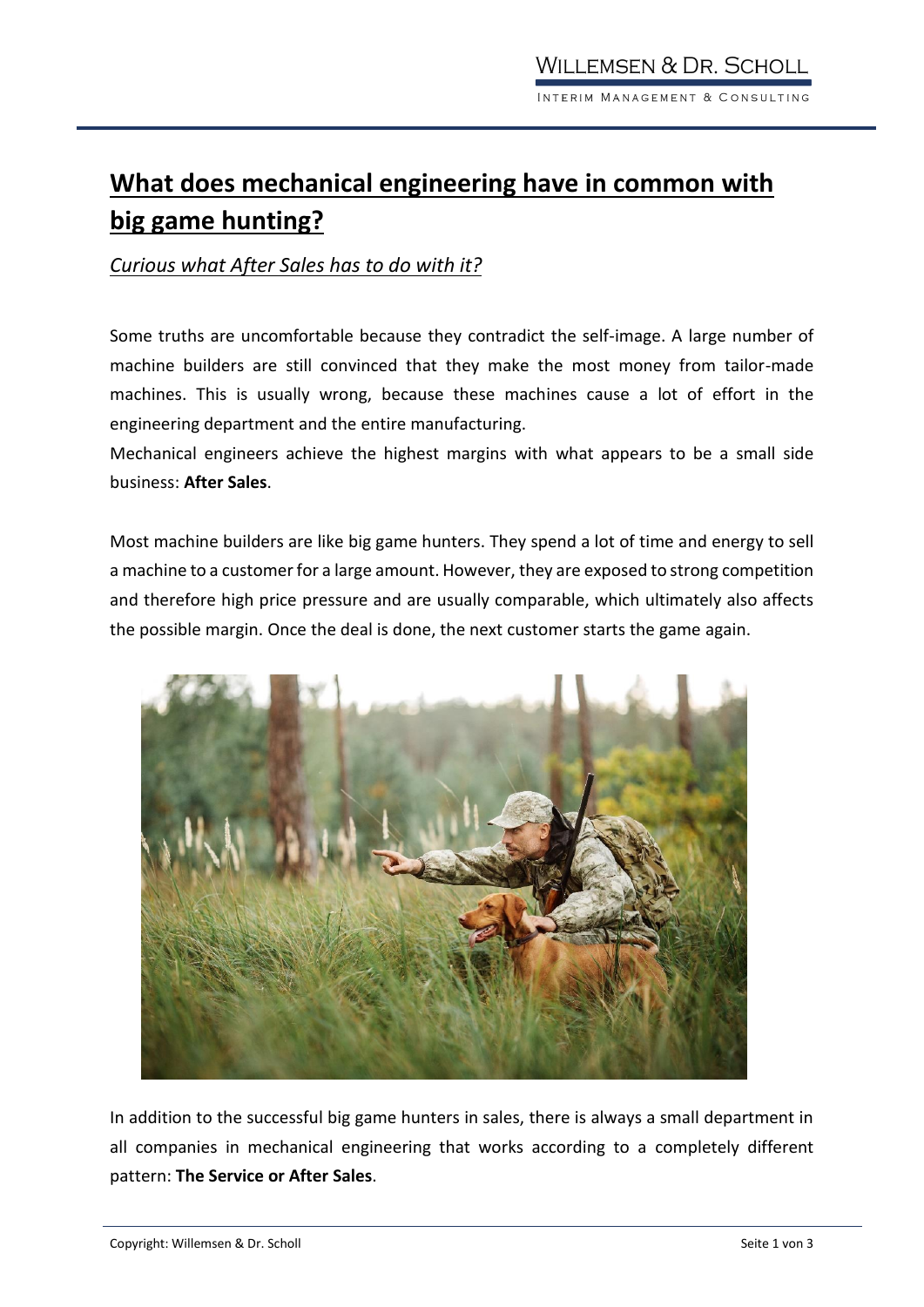This area takes over the fields of the installed base ordered by the sales department and regularly harvests their fruits or pursues the hunt for small animals such as upgrades. They don't have trophies on the office walls, but they earn unobtrusively good money. The emphasis is on inconspicuous, because as a rule, the management pays attention to big game hunting and takes the service income with them as a by-catch.

Even though mechanical engineering is increasingly emphasizing the importance of after-sales and that it is of course supported, there is usually a lack of understanding and real support. In places, individual projects (e.g. data glasses) are heavily advertised and highlighted as modern digital products without being really successful, and accordingly, it significance quickly goes down again.

Although mechanical engineering is increasingly stressing the importance of after-sales and supporting it, there is usually a lack of understanding and real support.

A large order in the new machine business - regardless of the final contribution margin - has a higher value in the company than the small "annoying" after sales orders with their high margins.

Especially in the After Sales with a little more attention, appropriate active approach plus a look beyond the edge of the forest, the yield could be increased quickly and permanently.



According to a study by PwC, in an actively managed after sales (service and spare parts sales), gross results as % of sales, of more than 60 percent are possible. In addition, the study shows that active "service designers" generally achieve a result that is more than twice as good as that of the "service administrators".

Become a "service designer" with our support!